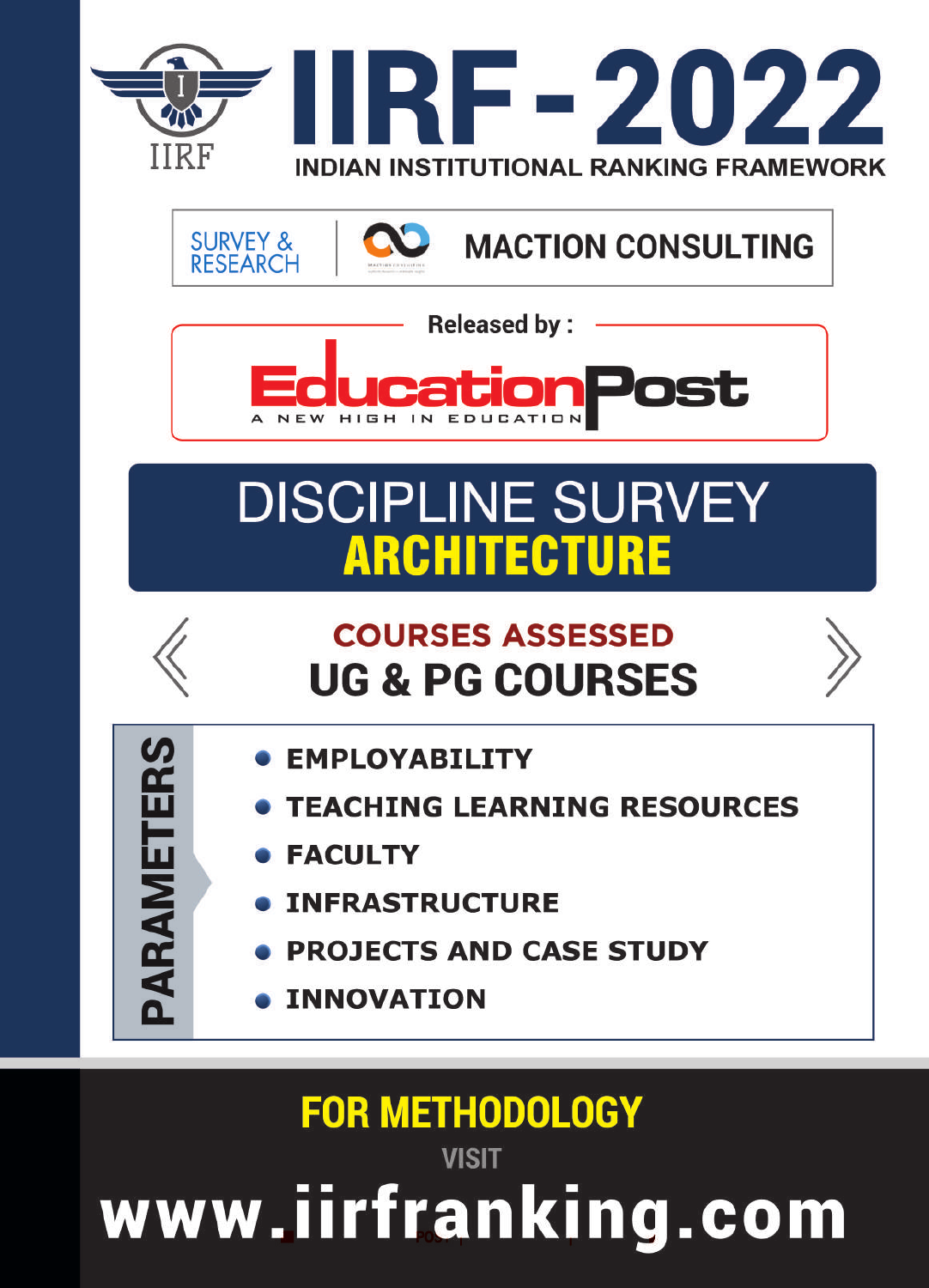### **IIRF-2022** | BEST ARCHITECTURE COLLEGES (GOVT.) **IIRF-2022** | BEST ARCHITECTURE COLLEGES (GOVT.)



| <b>Endia</b><br>$\overline{5}$ | <b>Name of</b><br><b>Architecture College</b>                                                          | <b>City</b>                | <b>State</b>         | Employability | ත ඨ<br>F | Faculty | <b>Infrastructure</b> | <b>Projects and<br/>Case Study</b> | Innovation | Index S<br>(out of<br>$\boldsymbol{\Theta}$ |
|--------------------------------|--------------------------------------------------------------------------------------------------------|----------------------------|----------------------|---------------|----------|---------|-----------------------|------------------------------------|------------|---------------------------------------------|
| $\mathbf{1}$                   | Department of Architecture,<br>IIT - Kharagpur                                                         | Kharagpur                  | West Bengal          | 82.4          | 83.2     | 71.8    | 75.8                  | 66.8                               | 77.8       | 77.92                                       |
| 2 <sup>1</sup>                 | School of Planning And Architecture                                                                    | Delhi                      | Delhi                | 80.8          | 82.4     | 64.2    | 74.8                  | 65.0                               | 74.4       | 75.27                                       |
| 3                              | Chandigarh College of Architecture                                                                     | Chandigarh                 | Pujab                | 70.8          | 84.4     | 63.8    | 71.8                  | 64.2                               | 70.8       | 72.42                                       |
| 4                              | Sir J J College of Architecture                                                                        | Mumbai                     | Maharashtra          | 73.4          | 72.8     | 64.0    | 80.8                  | 62.3                               | 78.4       | 71.95                                       |
| 5 <sub>1</sub>                 | School of Planning and Architecture                                                                    | <b>Bhopal</b>              | Madhya Pradesh       | 73.8          | 69.0     | 65.0    | 80.8                  | 65.3                               | 71.2       | 71.03                                       |
| 6                              | Jadavpur University                                                                                    | Kolkata                    | West Bengal          | 73.0          | 70.0     | 66.0    | 78.0                  | 56.2                               | 76.4       | 70.49                                       |
| $\overline{\mathbf{z}}$        | Department of Architecture and Planning,<br>IIT - Roorkee                                              | Roorkee                    | <b>Uttar Pradesh</b> | 74.3          | 68.3     | 65.0    | 72.8                  | 56.8                               | 73.0       | 69.22                                       |
| 8                              | Department of Architecture, NIT - Trichy                                                               | Tiruchirapalli             | Tamil Nadu           | 71.2          | 66.4     | 66.2    | 77.4                  | 55.8                               | 74.2       | 68.91                                       |
| 9                              | Department of Architecture,<br>NIT - Hamirpur                                                          | Hamirpur                   | Himachal<br>Pradesh  | 66.0          | 75.4     | 59.2    | 73.0                  | 63.8                               | 76.1       | 68.57                                       |
| 10                             | CSIR - Central Building Research Institute                                                             | Roorkee                    | <b>Uttar Pradesh</b> | 64.4          | 76.8     | 60.2    | 73.0                  | 56.0                               | 71.2       | 67.75                                       |
| 11                             | Zakir Hussain College of Engineering &<br>Technology, AMU - Aligarh                                    | Aligarh                    | <b>Uttar Pradesh</b> | 64.8          | 72.8     | 61.2    | 72.8                  | 56.2                               | 74.2       | 67.25                                       |
| 12                             | Department of Architecture & Planning<br>Engineering, Visvesvaraya National<br>Institute of Technology | Nagpur                     | Maharashtra          | 66.0          | 68.2     | 66.2    | 75.3                  | 62.0                               | 55.8       | 66.95                                       |
| 13                             | Department of Architecture and Planning,<br>NIT - Calicut                                              | Calicut                    | Kerala               | 65.2          | 66.4     | 66.2    | 73.4                  | 58.8                               | 68.8       | 66.67                                       |
| 14                             | School of Planning & Architecture                                                                      | Vijayawada                 | Andhra Pradesh       | 65.6          | 67.2     | 63.2    | 72.8                  | 56.8                               | 70.0       | 66.20                                       |
| 15                             | Department of Architecture and Planning,<br>Maulana Azad National Institute of<br>Technology - Bhopal  | Bhopal                     | Madhya Pradesh       | 65.2          | 67.2     | 60.2    | 72.2                  | 64.4                               | 70.0       | 66.02                                       |
| 16                             | Department of Architecture, College of<br>Engineering - Trivandrum                                     | Thiruvananthpuram   Kerala |                      | 60.8          | 75.4     | 59.2    | 67.4                  | 55.4                               | 75.4       | 65.71                                       |
| 17                             | Faculty of Architecture and Ekistics, Jamia<br>Milia Islamia University                                | New Delhi                  | Delhi                | 65.8          | 65.4     | 62.2    | 68.0                  | 55.4                               | 73.2       | 65.00                                       |

\* Page 6 (Disclaimer) \* Page 6 (Disclaimer)

 $\mathcal{L}^{\text{max}}$ 

 $\mathcal{L}_{\mathcal{A}}$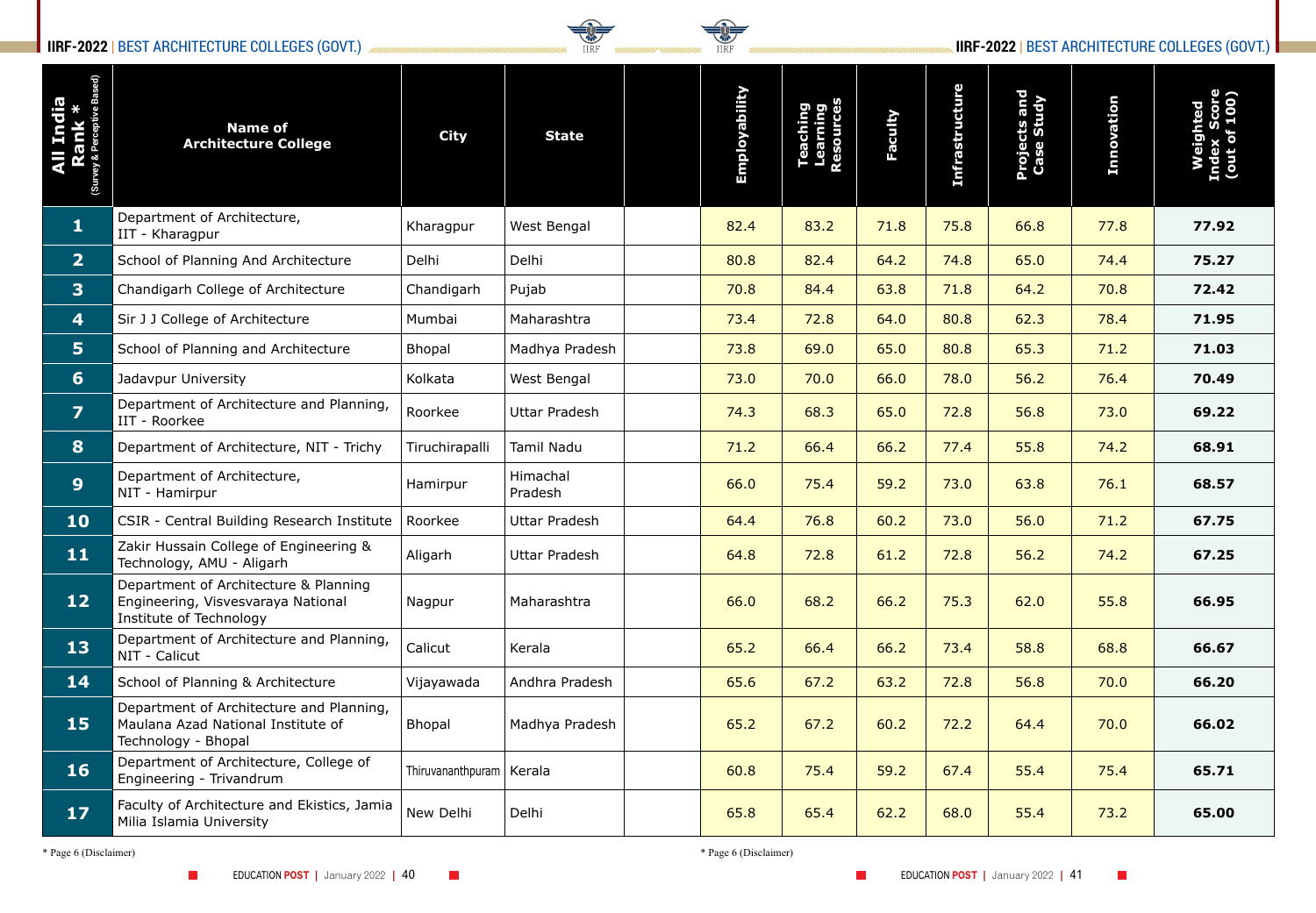### **IIRF-2022** | BEST ARCHITECTURE COLLEGES (GOVT.) **IIRF-2022** | BEST ARCHITECTURE COLLEGES (GOVT.)



| <b>All India<br/>Rank *</b><br><sub>(Survey &amp; Perceptive Based)</sub> | <b>Name of</b><br><b>Architecture College</b>                                             | <b>City</b>                | <b>State</b>      | Employability | <b>Teaching Learning</b><br>Resources | Faculty | <b>Infrastructure</b> | Case<br>Projects and<br>Study | <b>Innovation</b> | laj<br>Je |
|---------------------------------------------------------------------------|-------------------------------------------------------------------------------------------|----------------------------|-------------------|---------------|---------------------------------------|---------|-----------------------|-------------------------------|-------------------|-----------|
| 18                                                                        | Jawaharlal Nehru Architecture and<br>Fine Arts                                            | Hyderabad                  | Telangana         | 66.6          | 59.8                                  | 61.2    | 72.8                  | 58.0                          | 78.8              | 64.92     |
| 19                                                                        | Department of Architecture, National<br>Institute of Technology - Patna                   | Patna                      | <b>Bihar</b>      | 63.0          | 70.0                                  | 61.6    | 59.8                  | 56.8                          | 79.8              | 64.67     |
| 20                                                                        | Department of Architecture, Town and<br>Regional Planning, IIEST - Shibpur                | Shibpur                    | West Bengal       | 63.6          | 60.0                                  | 59.4    | 72.8                  | 68.8                          | 68.2              | 63.98     |
| 21                                                                        | School of Architecture and Planning, Anna<br>University                                   | Chennai                    | <b>Tamil Nadu</b> | 61.0          | 63.8                                  | 59.2    | 69.8                  | 60.0                          | 70.0              | 63.21     |
| 22                                                                        | Department of Architecture, Indira Gandhi<br>Delhi Technical University for Women         | Delhi                      | Delhi             | 59.4          | 62.6                                  | 59.0    | 74.6                  | 56.0                          | 68.4              | 62.76     |
| 23                                                                        | Department of Architecture and Planning,<br>Malaviya National Institute of Technology     | Jaipur                     | Rajasthan         | 62.6          | 59.6                                  | 61.6    | 71.8                  | 55.8                          | 65.2              | 62.67     |
| 24                                                                        | Department of Architecture,<br>National Institute of Technology                           | Raipur                     | Chhattisgarh      | 58.0          | 60.0                                  | 59.0    | 72.6                  | 60.8                          | 73.8              | 62.22     |
| 25                                                                        | Department of Architecture, Rajiv Gandhi<br>Institute of Technology                       | Kottayam                   | Kerala            | 62.2          | 59.6                                  | 60.0    | 63.6                  | 57.3                          | 74.8              | 61.81     |
| 26                                                                        | Department of Architecture,<br>Thiagarajar College of Engineering                         | Madurai                    | Tamil Nadu        | 59.4          | 63.6                                  | 58.0    | 70.0                  | 56.0                          | 60.0              | 61.53     |
| 27                                                                        | APJ Abdul Kalam Technological University                                                  | Thiruvananthpuram   Kerala |                   | 59.2          | 59.2                                  | 65.0    | 62.9                  | 56.6                          | 66.6              | 61.23     |
| 28                                                                        | Maharaja Sayaji Rao University of Baroda                                                  | Vadodra                    | Gujarat           | 60.8          | 57.6                                  | 59.0    | 69.0                  | 57.6                          | 64.0              | 60.84     |
| 29                                                                        | AAERT & SSB Faculty of Architecture,<br>Sarvajanik College of Engineering &<br>Technology | Surat                      | Gujarat           | 61.8          | 61.8                                  | 59.0    | 62.0                  | 57.0                          | 60.0              | 60.76     |

\* Page 6 (Disclaimer) \* Page 6 (Disclaimer)

 $\mathcal{L}^{\text{max}}$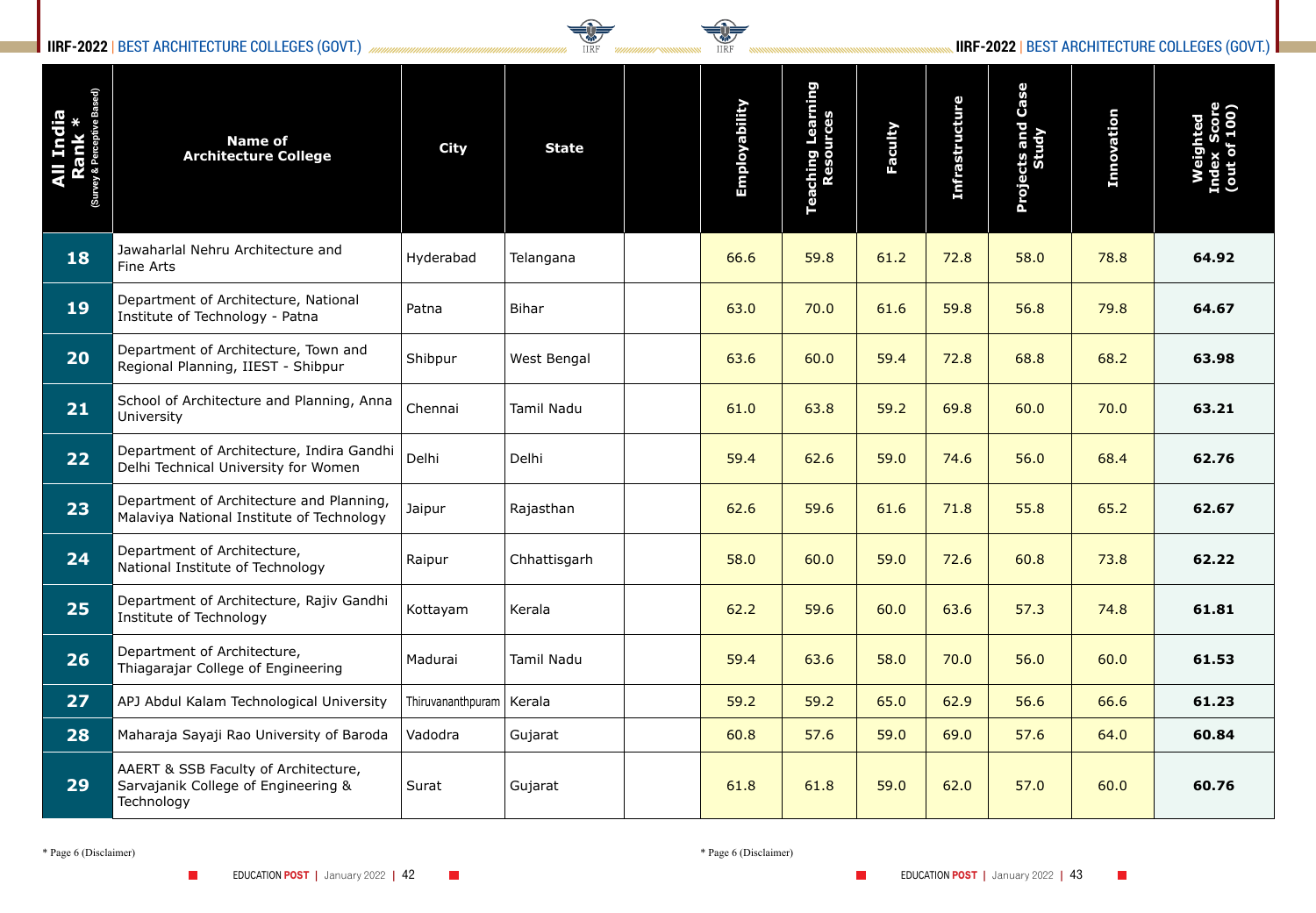### **IIRF-2022** | BEST ARCHITECTURE COLLEGES (PVT.) **IIRF-2022** | BEST ARCHITECTURE COLLEGES (PVT.)



| India<br>India<br>All Ind<br>Rank | <b>Name of</b><br><b>Architecture College</b>                                        | <b>City</b> | <b>State</b> | Employability | Teaching<br>Learning<br>\esources | Faculty | <b>Infrastructure</b> | <b>Projects and<br/>Case Study</b> | Innovation | Weighted<br>Index Score<br>(out of 100) | Rank<br>State           |
|-----------------------------------|--------------------------------------------------------------------------------------|-------------|--------------|---------------|-----------------------------------|---------|-----------------------|------------------------------------|------------|-----------------------------------------|-------------------------|
| $\mathbf{1}$                      | Centre for Environmental Planning and<br><b>Technology University</b>                | Ahmedabad   | Gujarat      | 81.6          | 82.4                              | 71.6    | 78.6                  | 75.2                               | 77.6       | 78.56                                   | $\mathbf{1}$            |
| $\overline{2}$                    | Department of Architecture & Planning, Birla<br>Institute of Technology              | Mesra       | Jharkhand    | 82.0          | 78.8                              | 73.2    | 73.4                  | 66.8                               | 74.6       | 76.42                                   | $\mathbf{1}$            |
| $\overline{\mathbf{3}}$           | <b>BMS College of Architecture</b>                                                   | Bengaluru   | Karnataka    | 78.6          | 75.8                              | 66.2    | 73.8                  | 67.0                               | 74.8       | 73.51                                   | $\mathbf{1}$            |
| $\overline{\mathbf{4}}$           | Balwant Sheth School of Architecture, NMIMS<br>University                            | Mumbai      | Maharashtra  | 73.4          | 79.2                              | 66.2    | 73.8                  | 57.8                               | 73.2       | 72.21                                   | $\mathbf{1}$            |
| 5 <sup>1</sup>                    | Manipal School of Architecture and Planning,<br><b>MAHE-Manipal</b>                  | Manipal     | Karnataka    | 74.4          | 73.8                              | 67.0    | 76.4                  | 55.6                               | 72.6       | 71.44                                   | 2 <sup>1</sup>          |
| $6 \overline{6}$                  | Rizvi College of Architecture                                                        | Mumbai      | Maharashtra  | 73.6          | 72.2                              | 68.0    | 74.8                  | 55.6                               | 74.4       | 70.93                                   | 2 <sub>1</sub>          |
| 7                                 | Thiagarajar College of Engineering                                                   | Madurai     | Tamil Nadu   | 75.4          | 70.8                              | 66.0    | 72.8                  | 56.4                               | 70.4       | 70.11                                   | $\mathbf{1}$            |
| 8                                 | . S Raheja School of Architecture                                                    | Mumbai      | Maharashtra  | 67.8          | 71.8                              | 66.2    | 75.8                  | 56.8                               | 71.4       | 69.05                                   | 3 <sup>1</sup>          |
| 9                                 | School of Architecture, Bharath Institute of<br>Higher Education and Research        | Chennai     | Tamil Nadu   | 66.6          | 72.8                              | 66.2    | 71.3                  | 57.4                               | 77.3       | 68.79                                   | 2 <sup>1</sup>          |
| 10                                | Sushant School of Arts and Architecture,<br><b>Sushant University</b>                | Gurugram    | Haryana      | 72.0          | 63.8                              | 65.8    | 77.0                  | 55.8                               | 70.0       | 68.02                                   | $\mathbf{1}$            |
| 11                                | Institute of Architecture & Planning, NIRMA<br>University                            | Ahmedabad   | Gujarat      | 64.8          | 68.5                              | 62.8    | 80.8                  | 56.8                               | 70.4       | 67.48                                   | 2 <sup>1</sup>          |
| $12$                              | School of Architecture, Vadodra Design<br>Academy                                    | Vadodra     | Gujarat      | 64.4          | 69.8                              | 65.8    | 73.2                  | 58.2                               | 68.2       | 67.12                                   | 3 <sup>1</sup>          |
| 13                                | <b>ICFAI School of Architecture</b>                                                  | Hyderabad   | Telangana    | 62.6          | 70.0                              | 62.2    | 73.8                  | 66.0                               | 70.2       | 66.85                                   | $\mathbf{1}$            |
| 14                                | <b>RV College of Architecture</b>                                                    | Bengaluru   | Karnataka    | 62.8          | 67.8                              | 65.2    | 73.8                  | 60.8                               | 67.4       | 66.34                                   | 3 <sup>1</sup>          |
| 15                                | School of Architecture, Vellore Institute of<br>Technology                           | Vellore     | Tamil Nadu   | 60.6          | 68.2                              | 68.0    | 73.3                  | 58.0                               | 66.2       | 66.07                                   | 3 <sup>1</sup>          |
| <b>16</b>                         | School of Architecture, REVA University                                              | Bengaluru   | Karnataka    | 63.8          | 63.8                              | 67.6    | 72.8                  | 59.2                               | 70.0       | 65.98                                   | $\overline{\mathbf{4}}$ |
| 17                                | Chitkara School of Planning and Architecture                                         | Rajpura     | Punjab       | 61.8          | 68.2                              | 60.4    | 76.3                  | 58.4                               | 69.8       | 65.58                                   | $\mathbf{1}$            |
| 18                                | Department of Architecture, Periyar Maniammai<br>Institute of Science and Technology | Chennai     | Tamil Nadu   | 64.8          | 65.4                              | 60.2    | 72.8                  | 56.8                               | 71.0       | 65.02                                   | $\overline{4}$          |
| 19                                | Piloo Mody College of Architecture                                                   | Cuttack     | Odisha       | 67.0          | 62.8                              | 60.8    | 64.3                  | 68.0                               | 75.3       | 64.97                                   | $\mathbf{1}$            |
| <b>20</b>                         | Meenakshi College of Engineering                                                     | Chennai     | Tamil Nadu   | 64.6          | 64.8                              | 58.2    | 69.6                  | 63.8                               | 74.8       | 64.77                                   | 5 <sub>1</sub>          |

\* Page 6 (Disclaimer) \* Page 6 (Disclaimer)